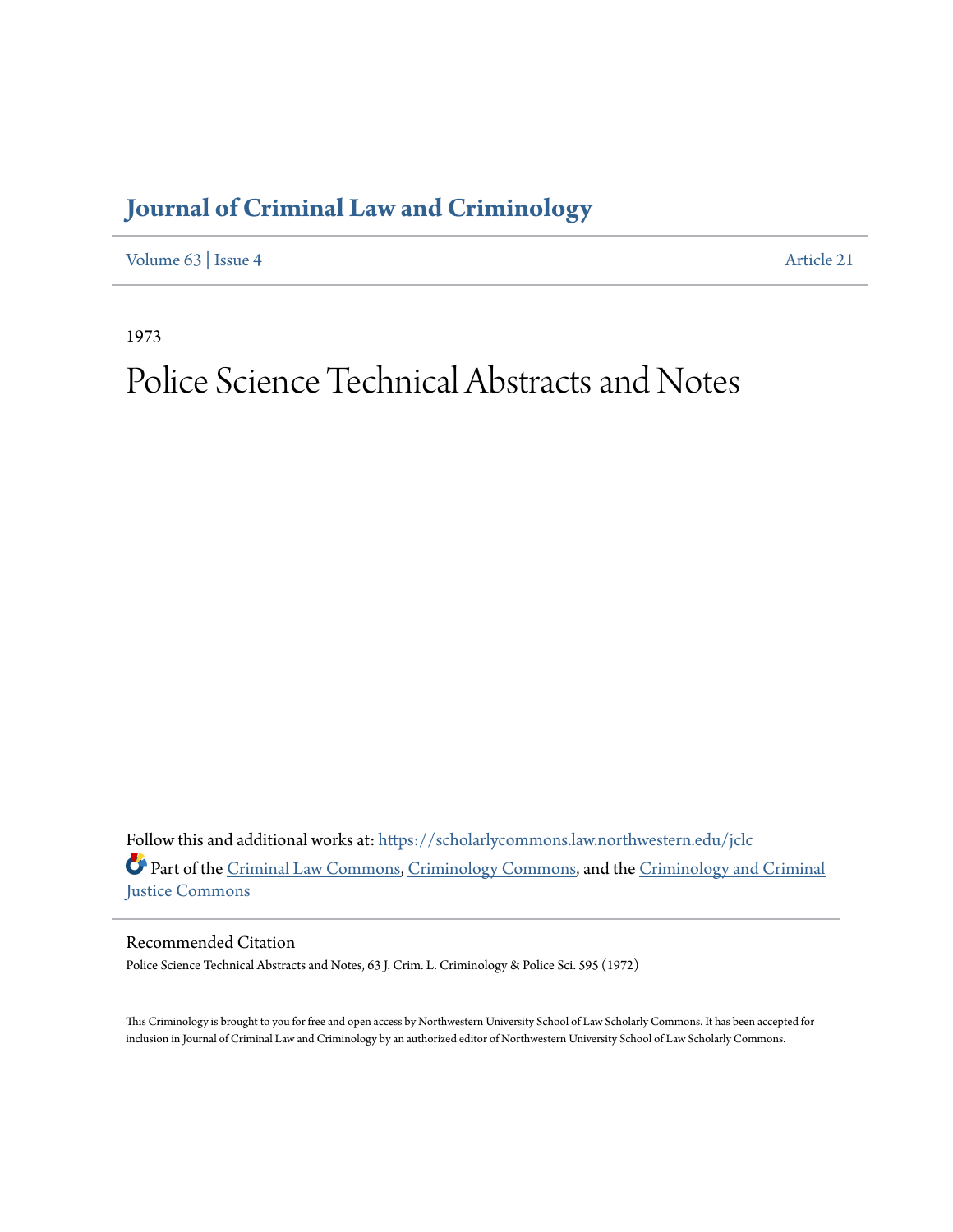## **POLICE SCIENCE TECHNICAL ABSTRACTS AND NOTES**

Edited **by**

Gary **D.** McAlvey\*

Abstractors

Marcille M. Sandahl\*\*

Sally I. Dillon<sup>\*\*</sup> Sandra D. Rodeghero<sup>\*\*</sup>

Photography and the Police-Jacques Mathyer, *International Criminal Police Review,* (255): 39-53 (February **1972).** Part 1 of a two-part article begins a discussion of photography in all areas of law enforcement. The author presents a comprehensive survey of the many applications of photogra**phy** in the police, legal, and criminalistic professions. (GDM)

Photography and the Police-Jacques Mathyer, *International Criminal Police Review,* (256): 73-82 (March 1972). In the concluding part of this twopart series, the author covers various aspects of investigative criminalistic photography. Various light sources and lighting techniques are presented along with illustrative examples. **(GDM)**

On the Side of Truth-J. Kirk Barefoot, *Security World,* **9(6):** 21-29 (June 1972). This presentation of polygraph history and techniques is presented as a position paper by the American Polygraph Association against anti-polygraph legislation in the United States. (GDM)

On the Side of Truth-J. Kirk Barefoot, *Security World,* 9(7): 50-60 (July-August 1972). Part two of this two part series discusses the use of the polygraph with regard to the profession and the test. The various techniques used are included along with test procedure and question formulation. (GDM)

A discussion of the use of the polygraph as a means of pre-employment screening is presented. The polygraph is useful in obtaining data not uncovered by conventional background investigations. (GDM)

Transparent Bullet Resisting Glazing Materials Separating Fact from Fiction-Robert W. Martin, *Police,* 16(10): 28-32 (June 1972). Included are a series of photos and tables presenting the results of firing various weapons at varying thicknesses of bullet resisting glass, polycarbonate and heavy gauge acrylic. (GDM)

The Recognition of Burglary Tools-Andrew **J.** Brooks, Jr. and Richard **A.** Meyers, *Law and Order, 20(7):* 14-18 (July 1972). An excellent presentation of the various type tools used by the burglar who specializes in gaining entry by "lock picking". Each type of device is illustrated photographically. **(GDM)**

Latent Impressions on Questioned Documents-Hans M. Gidion and Gideon Epstein, *The Police Chief, 39(8):* 30-31 (August 1972). The authors stress the importance of including a latent fingerprint examination as a routine part of all document examinations. Latent prints found on documents often add strength to the remainder of the document examiner's results. **(GDM)**

The Police Candidate Polygraph Examination: Considerations for the Police Administratior-Frank Horvath, *Police, 16(10):* 33-39 (June 1972).

**<sup>\*</sup>** Superintendent, Illinois Bureau of Identifications, Joliet, Illinois. **\*\*** Criminalist, Illinois Bureau of Identification,

Joliet, Illinois.

Identification of Skeletal Remains-B. R. Sharma and **S. N.** Rampal, *International Criminal Police Review,* (256): 83-85 (March 1972). A case is described in which a variety of personal items such as bank notes, papers, and diary fragments were instrumental in the identification of skeletal remains. (GDM)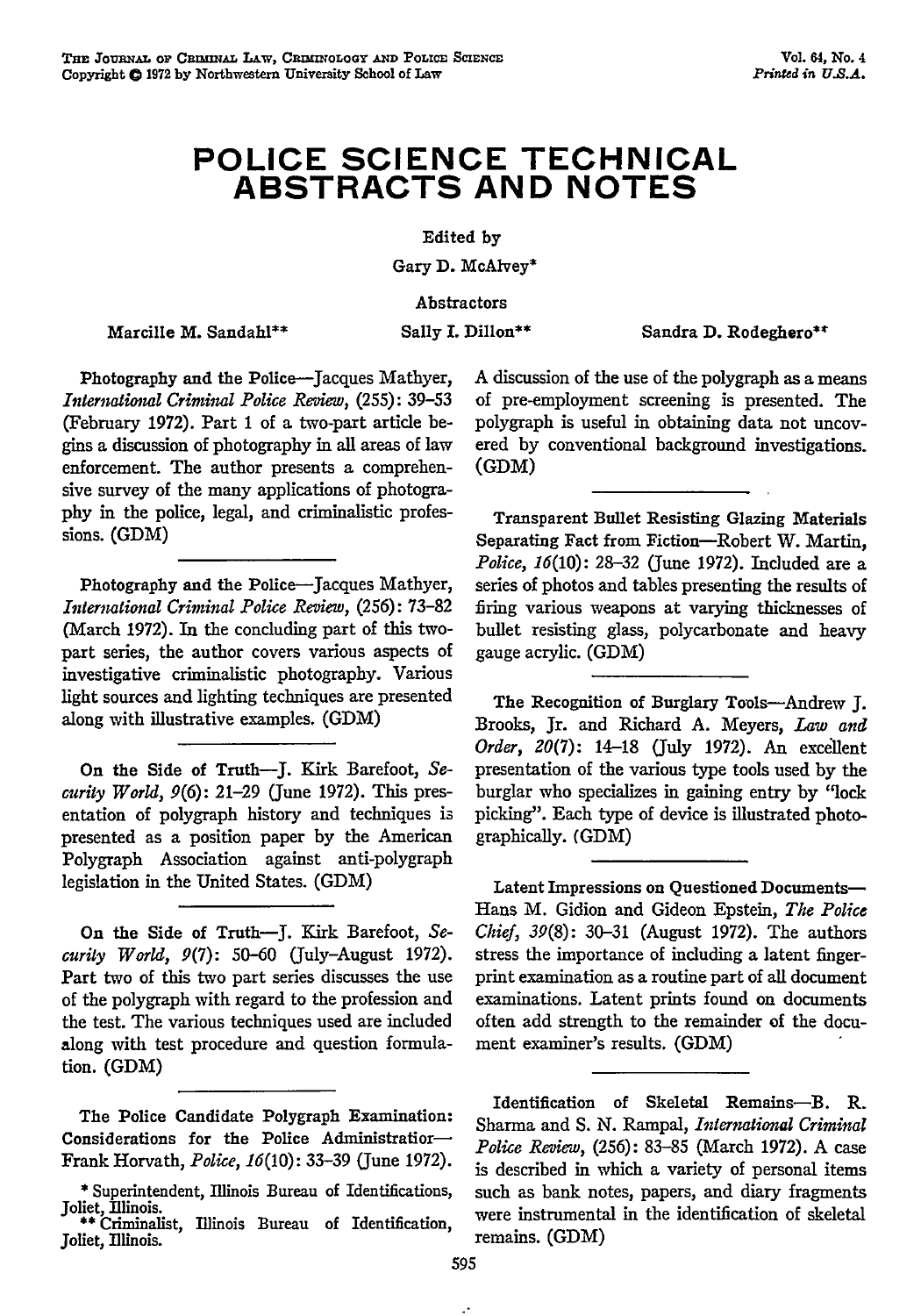Criminalistic Applications of Laser Spectral Micro-Analysis-Heinrich Neuninger, *International Criminal Police Review,* (256): 66-71 (March 1972). Laser Spectroscopy offers a means of nondestructive micro analysis to the criminalist, consistent with the type of evidence often encountered in the crime laboratory. This paper presents several successful criminalistic applications of laser spectroscopy. (GDM)

Forensic Odontology Today-A "New" Forensic Science-Lowell **J.** Levine, *FBI Law Enforcement Bulletin,* 41(8): 6-9 (August 1972). Forensic odontology has arrived as a specific forensic science discipline. Its use in legal medicine opens a wide area of possible assistance to the investigator and the evaluation of his evidence. (GDM)

Raman Spectrometry of Some Common Barbiturates-J. N. Willis, Jr., R. B. Cook, Robert Jankow, *Analytical Chemistry, 44(7):* 1228-1234 (June 1972). The article focuses on Raman spectrometry of barbiturates because of the ease of sample preparation and the ability to work in aqueous solutions. Included is a possible identification scheme to be used in conjunction with spectra and comparison tables for analysis of the following:- phenobarbital, barbital, secobarbital, amobarbital, pentobarbital, butabarbital, mephobarbital, and hexobarbital. Initial classification as a barbiturate is based on bands representing carbonyl stretching and "breathing" vuntations of the pyrimidine ring. Individual distinctions depend on either the presence or absence of bands or, more frequently, on differences in band intensities. (MMS)

Blueprint for Disaster-The Role of Dental Identification-James D. Purves, *Canadian Society of Forensic Science Journal,* 5(2): 45-50 (June 1972). The author presents an outline of the methods and processes to be considered in the event of an emergency involving mass homicide or multiple sudden deaths with special emphasis on odontological priorities applicable to identification. **(SID)**

Automated Fluorometric Method of the Determination of Morphine in Urine-M. Sansur, A Buccafuri, and **S.** Morgenstern, *Journal of the Association of Official Analytical Chemists, 55(4):* 880-887 (July 1972). Relates the development of a sensitive and specific automated method for the fluorometric determination of morphine in urine. The method easily detects concentrations as low as 0.2 mg. free morphine/ml. urine. Five hundred subjects from a Methadone Maintenance Program have been tested. Excellent agreement with determinations on the same samples by thin layer chromatography is shown by the results. (SID)

Gas Chromatographic Determination of Traces of Accelerants in Physical Evidence-Charles R. Midkiff, Jr. and Willard D. Washington, *Journal of the Association of Official Analytical Chemists, 55(4):* 840-845 (July 1972). Discusses techniques developed for use with gas-liquid chromatography for the examination of evidence collected at the scene of suspected arson, fires, and fire bombings. Employs both solvent extraction and vapor phase examinations. Internal standards are used for the identification of specific components in actual samples to allow confirmation of hydrocarbon type, e.g. gasoline and kerosene. Includes operating parameters and solvent selection criteria. Compares results obtained from known materials and residual hydrocarbons in actual samples. (SID)

Rapid Method for the Quantitative Measurement of Numerous Pharmaceutically Important Amines-W. Richard Matthew, Howard C. Browne, J. Ben Weber, *Journal of the Association of Official Analytical Chemists, 55(4):* 789-793 (July 1972). A simplified variation *of* **+I--** brom.. thynol blue method has been used to analyze numerous pharmaceutically important amines successfuly. By buffering the dye solution at pH 7.0 and by maintaining the organic-to-aqueous ratio at not less than 3:1, a single benzene extraction of the yellow amine-dye complex is made possible. Analysis time is reduced and numerous aromatic amines may be analyzed by a simple single extraction method. The simultaneous determination of a known standard of equal volume compensates for any variation in the solubility of the amine-dye complex. Approximately 15 minutes is the total analysis time for a dissolved sample. These factors make the method especially useful. **(SID)**

The Law Enforcement Standards Laboratory-Robert Mills, *Journal of the Association of Official Analytical Chemists, 55(4):* 874-875 (July 1972). The primary purpose of the Law Enforcement Standards Laboratory i.e., the development of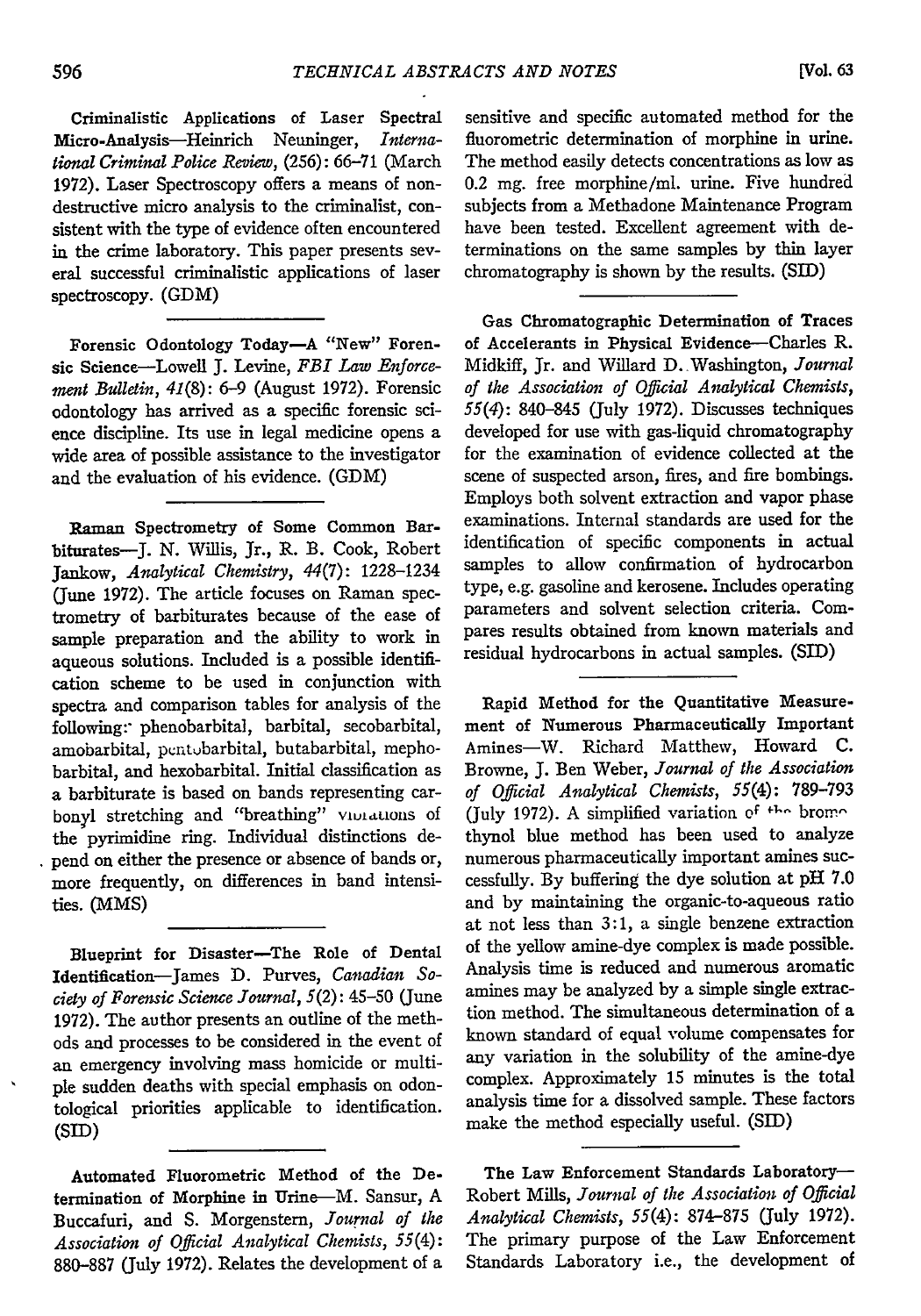national voluntary standards for law enforcement hardware, is described. LESL projects of interest to forensic scientists, such as blood and breathalcohol testers and evidence gathering kits are emphasized. Discussion of plans for future work and studies on the need to develop recommended practices for test procedures, certified reference materials, and standard reference data for use in forensic laboratories follows. (SID)

Methods for the Development of Latent Fingerprints-Charles M. Connor, *Journal of the Association of Official Analytical Chemists, 55(4):* **827-** 831 (July 1972). Describes available methods for the development of latent fingerprints and some problems that arise during fingerprint examinations that affect document examination and chemical analysis. The author suggests that the fingerprint and document examiners work together with the analytical chemist to develop methods which are most suitable for certain items so that an analysis conducted by one examiner will not prevent examination of the same item by analysts of other disciplines. **(SID)**

Systematic Approach to Ink Identification-Richard L. Brunelle and Maynard **J.** Pro, *Journal of the Association of Official Analytical Chemists,* 55(4): 823-826 (July 1972). The authors present a systematic approach to the identification of writing inks. The approach uses a multiple technique method for analysis of the inks to develop a large number of identifiable points for comparison. **TLC,** spectrophotometry, and gas-liquid chromatography are used for the analysis of inks in addition to traditional methods for comparison which use ultraviolet and infrared light. The inks are identified by comparing the results of the questioned inks with results obtained from a collection of writing inks maintained in the laboratory. Most inks can be identified with a high degree of certainty by using the described approach, according to the authors. **(SI))**

Microscopical Characterization of Glass Fragments-Walter **C.** McCrone, *Journal of the Association of Official Analytical Chemists, 55(4):* 834- 839 (July **1972).** Describes methods which involve the double variation method of Emmons which uses the optical microscope and measures dispersion of refractive index. Determination of the refractive index of match of the glass and one of a known set of carefully standardized liquids is **by (1)** measuring the temperature of index match of the glass-liquid combination to obtain the refractive index as a function of wave lengths; and (2) measuring the wave length of index match of the glass-liquid combination to obtain the refractive index as a function of temperature. A hot stage microscope and monochromator are utilized in Method 1. Method 2 uses a hot stage microscope and dispersion staining objective. **(SID)**

Fiber Analysis: An Evaluation of Existing Methods-Robert **C.** Shaler and William W. Prichard, *Journal of the Association of Official Analytical Chemists, 55(4):* 832-833 (July **1972). A** literature search was made concerning methods of analysis of fibers for forensic purposes. The results suggest that combined pyrolysis-gas chromatography meets all the requirements for use in forensic analyses. This article presents data from a collaborative study conducted by the Institute of Petroleum, Gas Chromatography Discussion, Group, concerning the use of **PGC** for polymer analysis. Their results suggest that with standardized techniques, **PGC** would provide interlaboratory reproducibility. **(SID)**

The Prosecutor and the Forensic Scientist-Thomas **A.** Flannery, *Journal of the Association of Official Analytical Chemists, 55(4):* 860-865 (July **1972).** The role of the forensic scientist in the courts is reviewed from the viewpoint of the prosecutor since it is in court, as an expert witness, that the forensic scientist must prove his worth. Those areas which are considered vitally important, such as adequate preparation and courtroom demeanor are discussed. The criminal justice system must make full use of advanced scientific methods in the courtroom. The need for dialogue between the forensic scientist and the prosecutor to develop criteria on when and how to introduce these methods is reviewed. Several cases are reviewed showing the importance of the laboratory expert in obtaining a conviction. **(SID)**

Sexual Offenses in Copenhagen: **A** Medicolegal Study-J. Voight, *Forensic Science, 1(1):* **67-76** (April **1972).** Presents a review of examinations performed over a 10-year period on victims of sexual offenses in Copenhagen and on a small number of the perpetrators of such offenses-a total of **710** subjects. (SID)